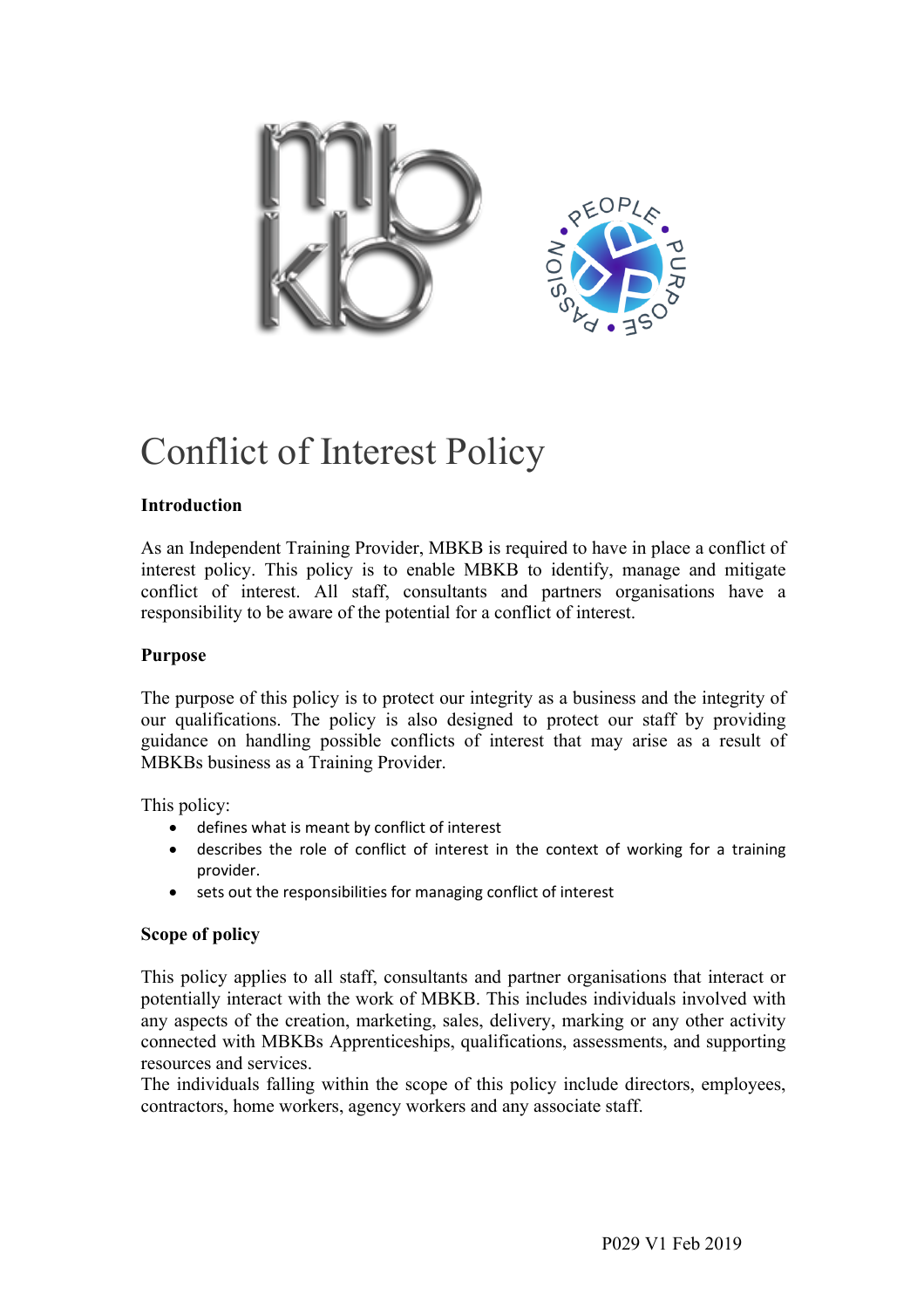# **Definition of conflict of interest**

A conflict of interest is a situation in which an individual, or organisation, has competing interests or loyalties. In the case of an individual, the conflict of interest could compromise or appear to compromise their decisions if it is not properly managed.

Conflicts of interest can arise in a variety of circumstances relating to awarding organisation activity, for example:

- where the organisation has both a training delivery function and the final verification assessment function within one organisation
- when an individual has a position of authority in one organisation that conflicts with his or her interests in another organisation
- when an individual has interests that conflict with his or her professional position where someone works for or carries out work on MBKB's behalf, but may have personal interests – paid or unpaid – in another business which either uses MBKB products or services, or produces similar products

#### **Responsibility**

The ultimate responsibility for the Conflict of interest policy, dissemination of the policy and management of potential and actual conflicts of interest rests with the CEO.

#### **Management**

Managers are responsible for communicating the Conflict of Interest Policy to all relevant individuals within their areas of responsibility annually.

1. All teams are required to review their procedures annually to ensure that they anticipate and manage potential or actual conflicts of interest.

2. Management meetings are required to give appropriate attention to potential or actual conflicts of interest.

3. Managers are responsible for ensuring that all new staff receive conflict of interest training.

4. Any potential or actual conflict of interest must be documented within Team Meetings/ 121's. The Manager must either resolve the issue or, for issues that cannot be resolved at this level, report the issue to the CEO.

NB All records are required to be available for audit purposes.

5. Individuals within MBKB have responsibility for ensuring that they are familiar with the Conflict of Interest Policy, any guidelines and complete any required conflict of interest training.

6. All individuals will be required annually to read and understand the Conflict of Interest Policy.

7. The most important feature of the policy is the requirement that an individual disclose any activity that might give rise to a potential conflict of interest. If there is any doubt whether or not it represents a conflict of interest report it!

8. The individual and Manager are equally responsible for ensuring that the issue is documented carefully.